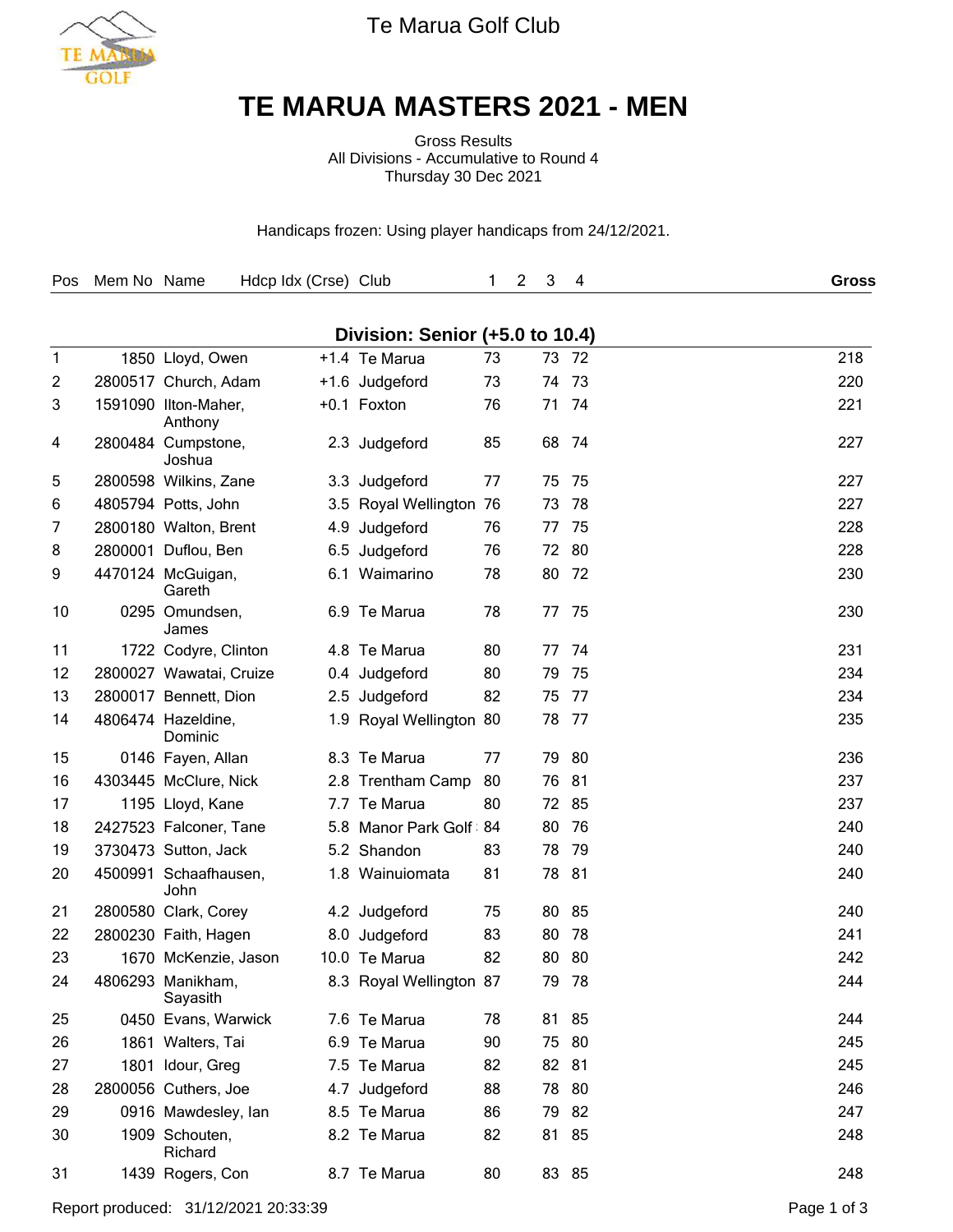| Pos | Mem No Name |                                      | Hdcp Idx (Crse) Club |                          |    | 2 | 3     | 4   | <b>Gross</b> |  |
|-----|-------------|--------------------------------------|----------------------|--------------------------|----|---|-------|-----|--------------|--|
| 32  |             | 2800158 Mant, Barry                  |                      | 4.9 Judgeford            | 82 |   | 82 85 |     | 249          |  |
| 33  |             | 4806480 Bull, Joel                   |                      | 7.8 Royal Wellington 84  |    |   | 90    | -76 | 250          |  |
| 34  |             | 4302511 Sione, Vito                  |                      | 9.0 Trentham Camp 85     |    |   | 83 82 |     | 250          |  |
| 35  |             | 4472504 Turner, Wayne                |                      | 9.5 Waimarino            | 81 |   | 84 85 |     | 250          |  |
| 36  |             | 5675698 Doile, Martyn                |                      | 9.0 Boulcott's Farm F 86 |    |   | 80    | -86 | 252          |  |
| 37  |             | 1185 Iraia, Sam                      |                      | 10.0 Te Marua            | 85 |   | 79    | -90 | 254          |  |
| 38  |             | 2426325 Tago, Puna                   |                      | 7.4 Manor Park Golf      | 85 |   | 81    | -89 | 255          |  |
| 39  |             | 2800182 Weir-smith, Luke             |                      | 6.1 Judgeford            | 85 |   | 86    | -85 | 256          |  |
| 40  |             | 4503704 Reuben, Justin               |                      | 9.7 Wainuiomata          | 88 |   | 85    | -84 | 257          |  |
| 41  |             | 2800668 Smallbone,<br><b>Brendan</b> |                      | 7.7 Judgeford            | 97 |   | 82 84 |     | 263          |  |
| 42  |             | 4470055 Leahy, Geoff                 |                      | 6.2 Waimarino            | 94 |   | 86 84 |     | 264          |  |
| 43  |             | 1849 Jakeman, Damon                  |                      | 8.6 Te Marua             | 92 |   | 85 87 |     | 264          |  |
| 44  |             | 2832247 Rush, Simon                  |                      | 9.7 Ngaruawahia          | 88 |   | 88 88 |     | 264          |  |
| 45  |             | 0617 Ledger, Mike                    |                      | 9.1 Te Marua             | 87 |   | 88 89 |     | 264          |  |
| 46  |             | 4720263 Robbie, Noel                 |                      | 8.4 Waiuku Golf & Sc 91  |    |   | 91    | 90  | 272          |  |
| 47  |             | 1128 McIntyre, Robert                |                      | 10.0 Te Marua            | 92 |   | 88    |     | 180          |  |
| DNF |             | 2160041 Peck, Mark                   |                      | 10.1 Karori              | 84 |   | 87    |     | <b>DNF</b>   |  |

## **Division: Intermediate (10.5 to 16.1)**

| 1  | 1145 Williams, Hayden           | 10.7 Te Marua             | 92 |       | 70 80 | 242 |
|----|---------------------------------|---------------------------|----|-------|-------|-----|
| 2  | 1839 Phillips, Mel              | 11.6 Te Marua             | 80 | 84    | 86    | 250 |
| 3  | 5675795 Jefferson,<br>Anthony   | 12.3 Boulcott's Farm F 82 |    | 90    | -80   | 252 |
| 4  | 1492 Alexander, Dean            | 12.8 Te Marua             | 86 | 84 83 |       | 253 |
| 5  | 3738038 Son, John               | 13.2 Shandon              | 83 | 84 86 |       | 253 |
| 6  | 2670313 Watt, Stuart            | 11.9 Mornington           | 89 | 82 83 |       | 254 |
| 7  | 1712 Subritzky, Tiri            | 11.4 Te Marua             | 82 | 87    | 85    | 254 |
| 8  | 4305003 Maher, Craig            | 11.4 Trentham Camp        | 86 | 85 84 |       | 255 |
| 9  | 2666183 Faletolu, Milo          | 14.1 Miramar              | 91 | 83    | 82    | 256 |
| 10 | 1509 Stewart, Kirk              | 10.6 Te Marua             | 91 | 81    | 84    | 256 |
| 11 | 1233 Hislop, Chris              | 11.6 Te Marua             | 83 | 88    | 85    | 256 |
| 12 | 4502929 Kahui, Darcy            | 14.0 Wainuiomata          | 88 | 82 86 |       | 256 |
| 13 | 2502029 Lopez, Robert           | 11.3 Martinborough        | 88 | 80    | -89   | 257 |
| 14 | 1254 Old, Allan                 | 12.0 Te Marua             | 81 | 89    | -88   | 258 |
| 15 | 0524 Noble, Kanon               | 13.0 Te Marua             | 96 | 80 83 |       | 259 |
| 16 | 1219 Harper, Mark               | 14.9 Te Marua             | 90 | 85 85 |       | 260 |
| 17 | 0153 Gallen, Pete               | 12.1 Te Marua             | 87 | 88    | 87    | 262 |
| 18 | 0279 Messenger, Nigel           | 15.3 Te Marua             | 90 | 84    | 88    | 262 |
| 19 | 1835 Topp, David                | 16.0 Te Marua             | 92 | 86 85 |       | 263 |
| 20 | 5675940 Jiang, Sam              | 14.0 Boulcott's Farm F 88 |    | 87    | 88    | 263 |
| 21 | 0051 Brooks, Chris              | 11.0 Te Marua             | 93 | 86    | 86    | 265 |
| 22 | 0349 Shindler, Wayne            | 12.9 Te Marua             | 85 | 91    | 89    | 265 |
| 23 | 5675535 Ruxton, Jon             | 13.0 Boulcott's Farm F 84 |    | 88 93 |       | 265 |
| 24 | 1530 Vairaktaris, Nick          | 15.7 Te Marua             | 87 | 90 89 |       | 266 |
| 25 | 2502014 Croft, Steven           | 14.3 Martinborough        | 85 | 90 91 |       | 266 |
| 26 | 1697 Herbert, Chris             | 14.6 Te Marua             | 92 | 86 89 |       | 267 |
| 27 | 5821645 Baker, David            | 15.1 Hutt Park            | 90 | 93    | -86   | 269 |
| 28 | 1800092 O'Callaghan,<br>Patrick | 14.5 Hastings             | 85 | 93    | -91   | 269 |